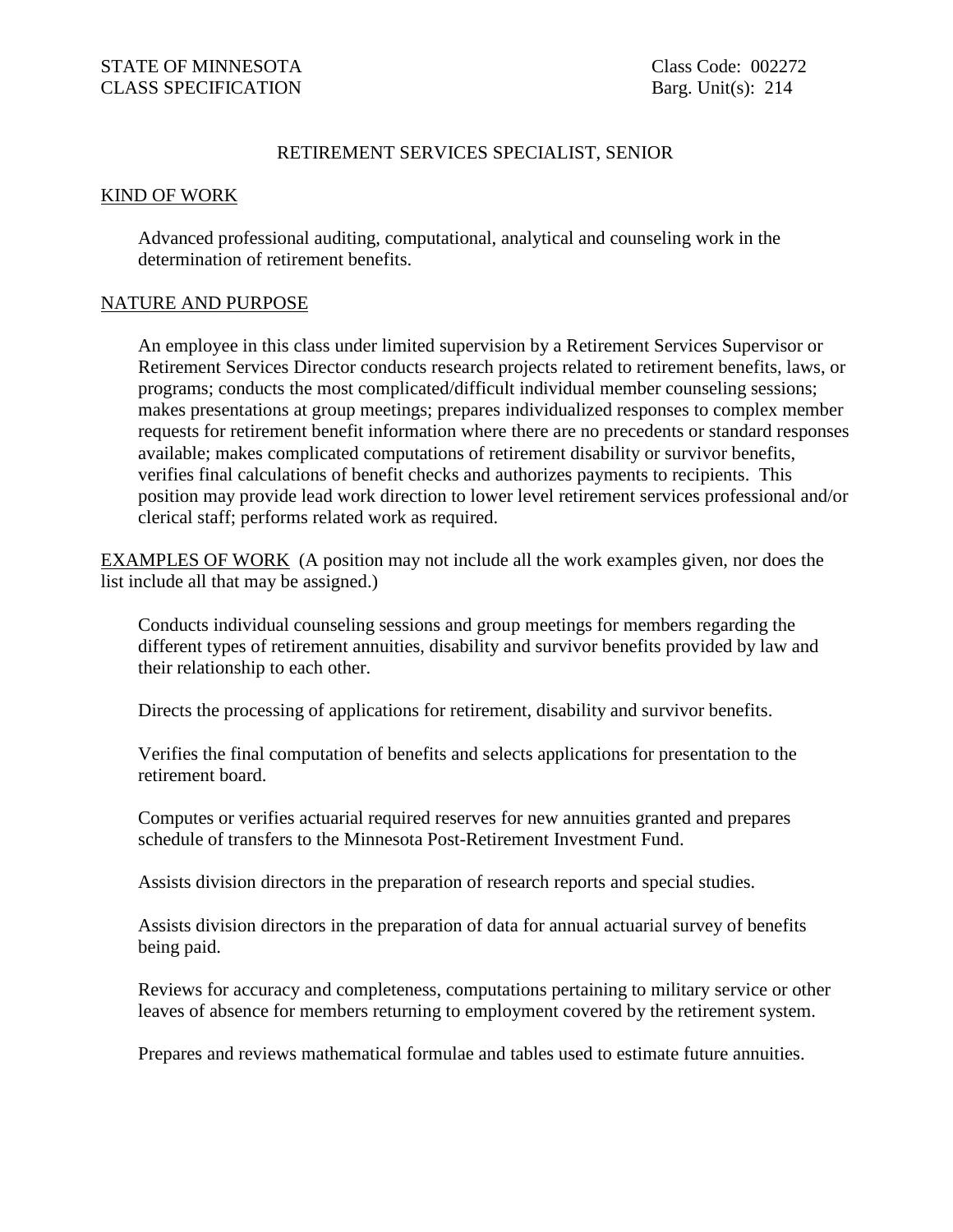Prepares or reviews and signs complex correspondence relating to retirement benefits and laws.

Administers specialized technical areas of the law such as disability provisions.

Corresponds with and gives oral presentations to members, former members and retirees on all aspects of the retirement fund law.

Prepares or reviews publications and informational materials for members and/or benefit recipients.

## KNOWLEDGE, SKILLS AND ABILITIES REQUIRED

Knowledge of:

The complex and highly technical areas of laws, rules, precedents, and legal opinions relating to computation and availability of retirement benefits and rights.

The principles, methods, and techniques of individual counseling and group meetings as they relate to retirement.

Principles, methods, and techniques of gathering information and data for research reports and special studies.

Social security benefits, group insurance coverages, disability benefits, survivor benefits, tax sheltered savings plans, and income tax laws as they relate to retirement.

Changes in employee status as they affect membership and service credit.

Defined contribution plans and Minnesota Post-Retirement Investment Fund.

New or emerging developments in the retirement field.

Ability to:

Make and/or review complex and highly technical computations and determinations related to retirement benefits and rights.

Develop and maintain effective working relationships with representatives of governmental units and retirement fund members.

Conduct group meetings and prepare instructional materials to be used for those meetings.

Prepare publications and other informational materials.